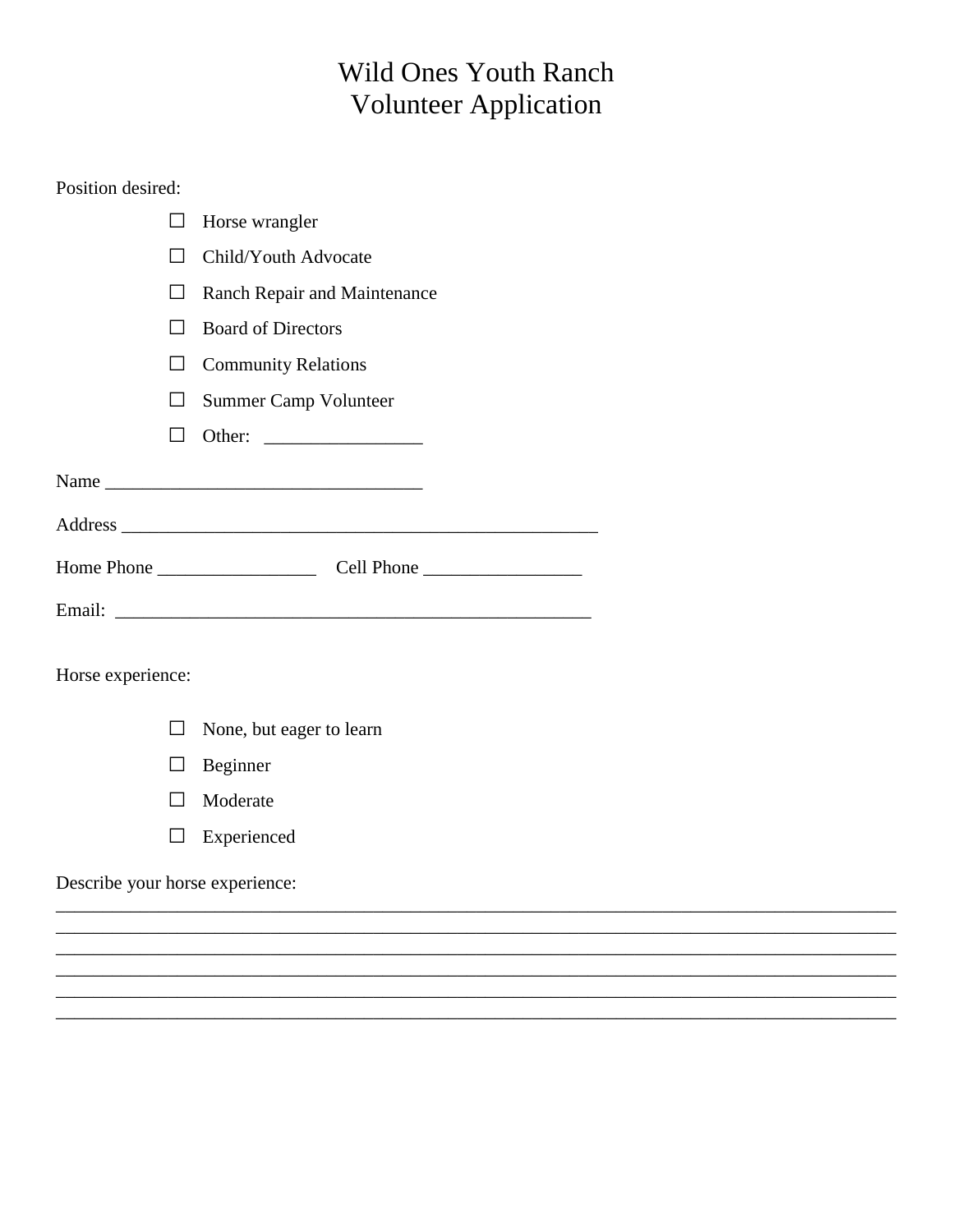Youth-related experience:

- $\Box$  Children 5 years and under
- $\Box$ Children 6 to 12 years old
- $\Box$  Youth 13 years and older
- $\Box$  Handicapped youth
- $\Box$  High risk youth
- $\Box$  All of the above

Describe your youth related experience:

Describe your relationship with Jesus Christ:

What gifts and talents do you bring to Wild Ones Youth Ranch?

What do you perceive to be your biggest challenges?